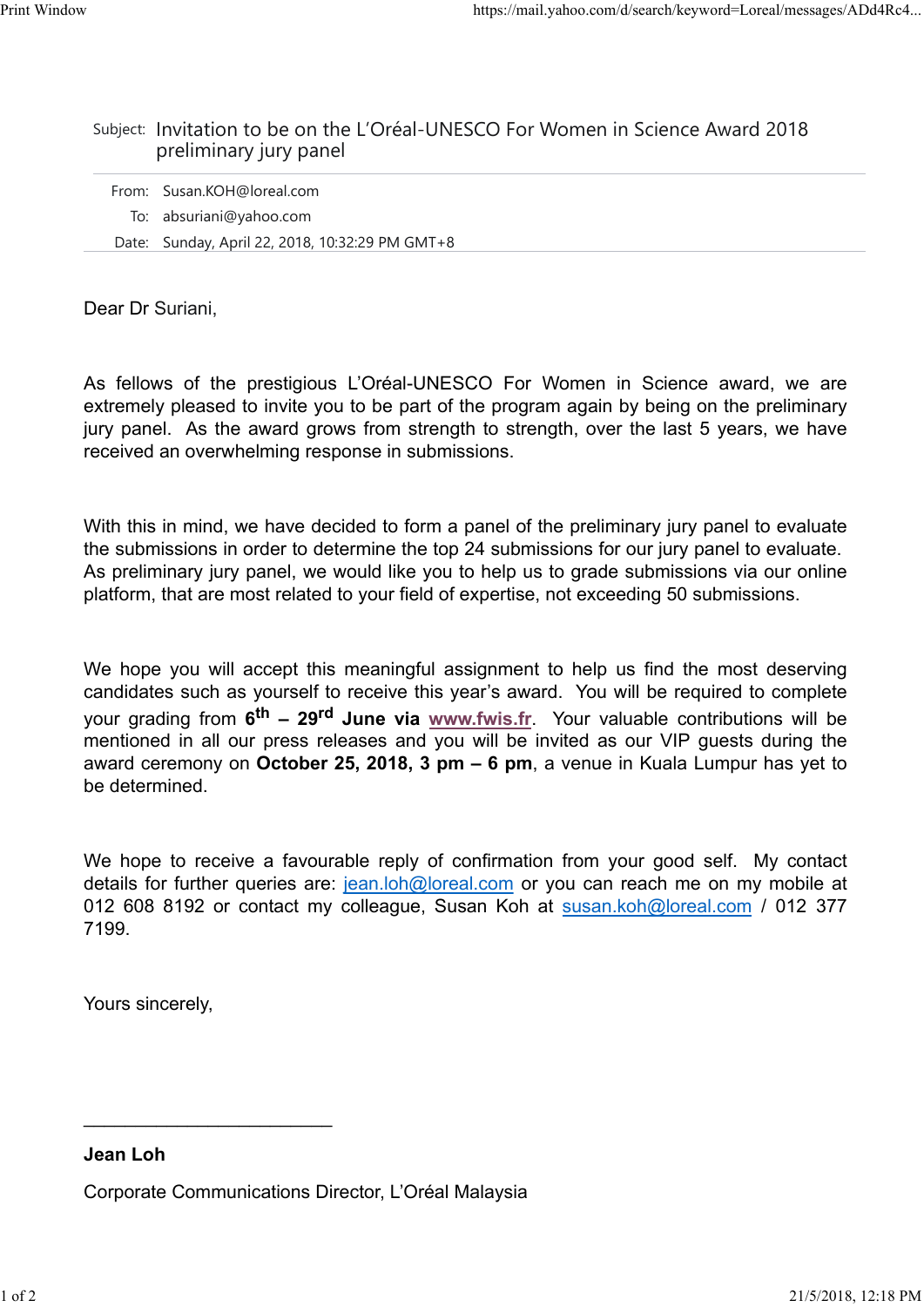This message and any attachments are confidential and intended solely for the addressees.

If you receive this message in error, please delete it and immediately notify the sender. If the reader of this message is not the intended recipient, you are hereby notified that any unauthorized use, copying or dissemination is prohibited. E-mails are susceptible to alteration. Neither LOREAL nor any of its subsidiaries or affiliates shall be liable for the message if altered, changed or falsified.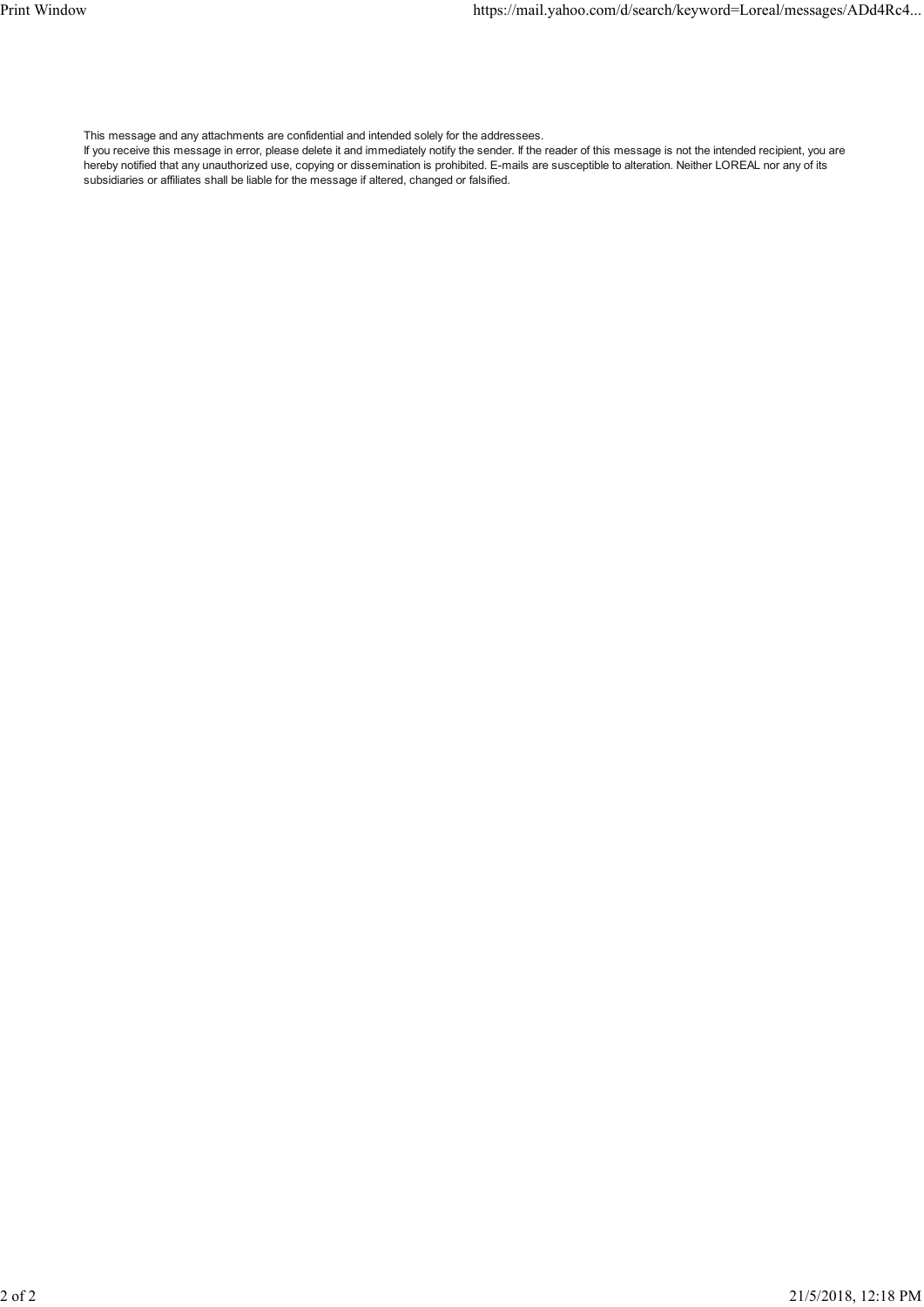L'ORÉAL-UNESCO FOR WOMEN IN SCIENCE 2018

## L'ORÉAL-AWARDS 2018

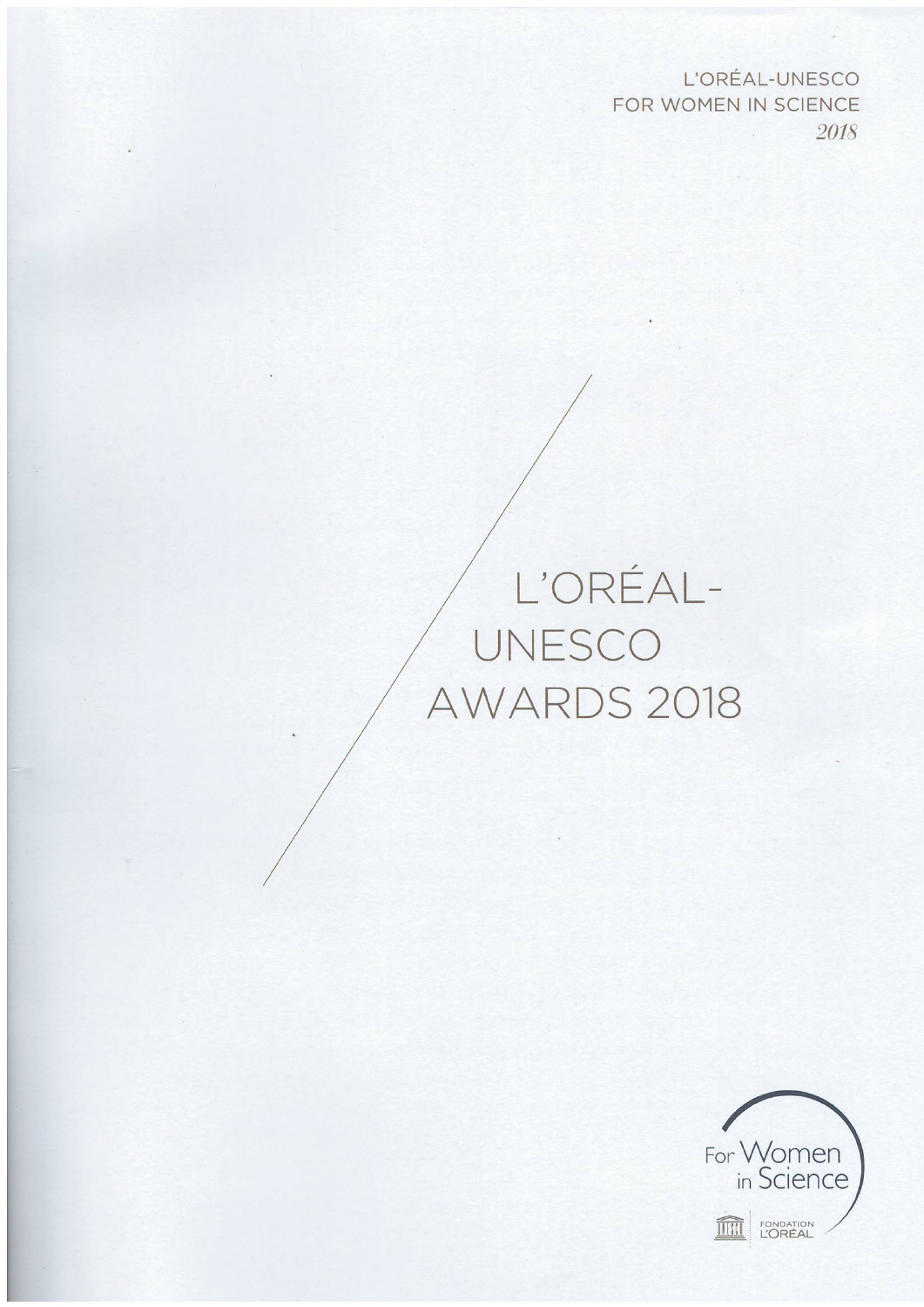### PRELIMINARY PANELIST L'ORÉAL - UNESCO AWARDS 2018 National Fellowship



PRO. DR. CHEONG SOK CHING

Senior Group Leader, Head and Neck Cancer Research Team Cancer Research Malaysia National Fellowship Winner 2008



#### DR CHONG PAN PAN

Senior Lecturer, Department of Orthopaedic Surgery, University of Malaya, National Fellowship Winner 2010



DR CHUAH LEE SIANG Senior Lecturer, Physics Department Universiti Sains Malaysia, National Fellowship Winner 2013



#### DR MUNIRAH BTE SHA'BAN

Assistant Professor cum Head, Department of Physical Rehabilitation Sciences, International Islamic University Malaysia. National Fellowship Winner 2006



DR ONG HUI LIN

Associate Professor, School of Materials Engineering, Universiti Malaysia Perlis National Fellowship Winner 2011



#### DR OON CHERN EIN

Senior Lecturer, Institute for Research in Molecular Medicine Universiti Sains Malaysia National Fellowship Winner 2015



PROF. DR. SURIANI **ABU BAKAR** 

Professor, Department of Physics Universiti Pendidikan Sultan Idris National Fellowship winner 2013



#### DR WAHIZATUL AFZAN **BTE AZMI**

Deputy Dean of Talent & Research, School of Marine & Environmental Sciences Universiti Malaysia Terengganu National Fellowship Winner 2014